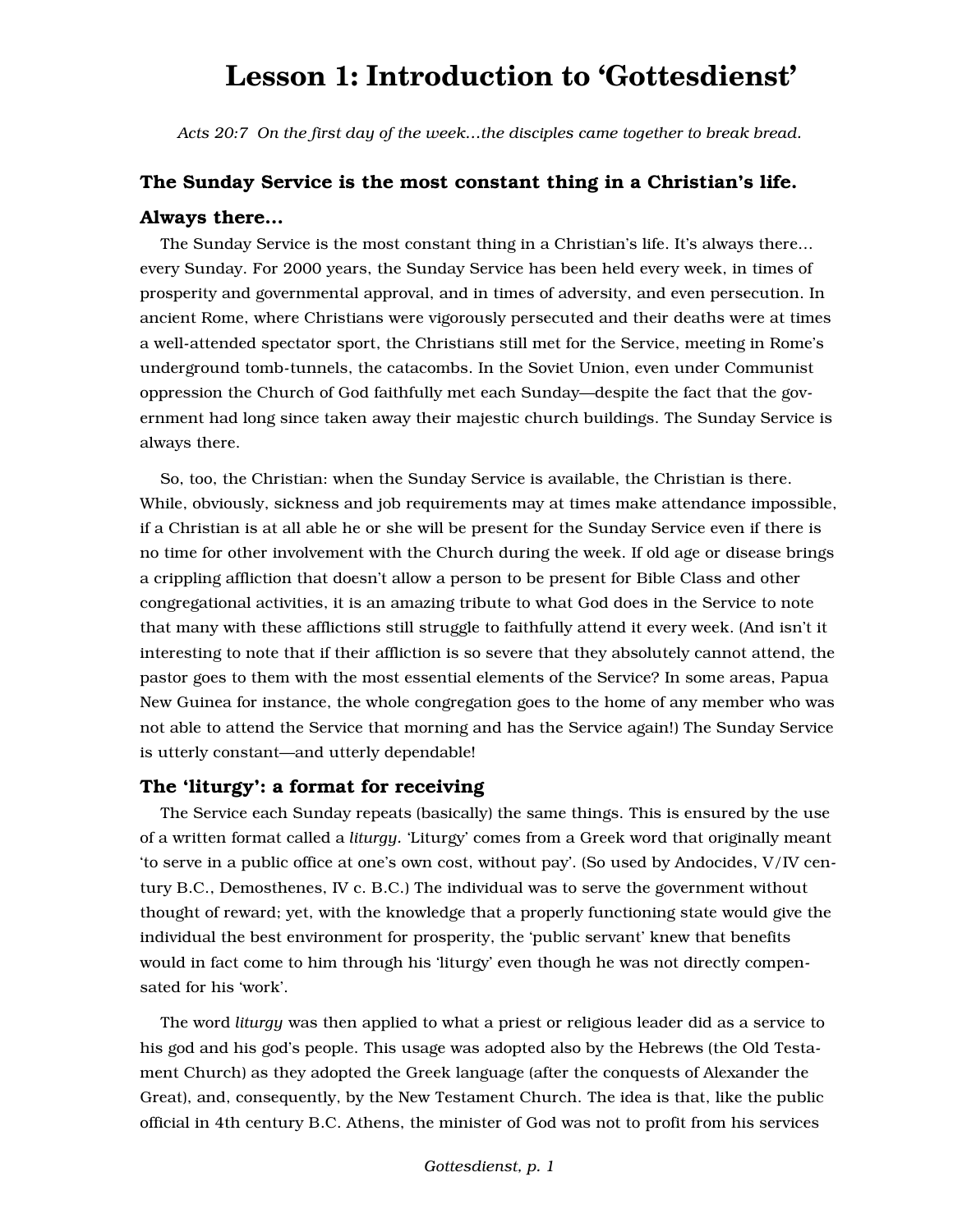on God's and the Church's behalf, although God and the Church would support the minister and take care of his needs as he did this work. (Titus 1:7; 1 Cor 9:9-14; Gal 6:6)

Finally, *liturgy* was used to describe the ritual or religious service of God's people in general. The basic idea, though, remains the same: in our use of the liturgy, we receive nothing for what we **do**…yet **through** the liturgy we **do** receive something that benefits us (as we shall see!).

#### Each week the same basic truths and teachings are repeated

The liturgy we use gives us a format for receiving God's benefits and learning God's will toward us. Each week the same basic truths and teachings are repeated. Such repetition may initially be seen by some as 'boring' and unnecessary, but this is true only if we do not understand what we are repeating or merely mouth the words insincerely. In fact, as an ancient proverb states, 'repetition is the mother of learning'; if, through repetition and investigation, we understand the words and focus of the liturgy, its continued repetition will make its words and what those words teach, a 'part' of us, a part of what we think and feel, a part of how we view ourselves and the world around us.

#### The liturgy is Scripture summarizing Scripture

If our liturgy is properly constructed, this will be a good thing; the liturgy we use in the Lutheran Church is constructed from God's Word, the Holy Bible. It is, basically, Scripture verses summarizing Scripture teachings. Various portions of Scripture are consistently spoken by the pastor and congregation to reinforce the fundamental teachings of the Bible on a weekly basis. (In this class we will be concentrating mainly on the Church's main Service, the Order for Holy Communion; yet, also in the other Services or 'liturgical offices' we use [Matins, Vespers, etc.], the same basic teachings are presented, although each particular office adds some nuances peculiar to its usage…) Through this repetition, we are instructed and reminded of what God's message to us is in Christ Jesus, and our spiritual needs are addressed and met by the only One who can truly meet them for us. Even if a particular sermon doesn't 'hit home' with us, knowing that God's Word will address our needs each week in the liturgy makes the liturgy's repetition an experience of comfort and reassurance, just as we are comforted and reassured by our spouse or loving parent saying "I love you," not just once, but every time we need to hear it.

#### What is the focus of our Sunday Service?

The focus of our Sunday Service in the Lutheran Church, then, is the teaching of God's message in connection with Jesus Christ taken directly from Holy Scripture. That is a message that focuses on our inability to perform up to God's standards, and on His graciously sending His Son to make up for our failure by living a perfect life and bearing the punishment for our sins by His suffering and death. Our Service must make this its focus, so that in it we see how we are unable to ascend to God and how He gathers us to Himself by grace. Both in its content and in its form, our Service does this, so that, from most ancient times it has been referred to by terms such as that in common usage by the German fathers of the Reformation, *Gottesdienst* (literally, 'God's Service' or 'Divine Service')—a more felicitous term than they even knew, because its semi-ambiguity allows it to connote the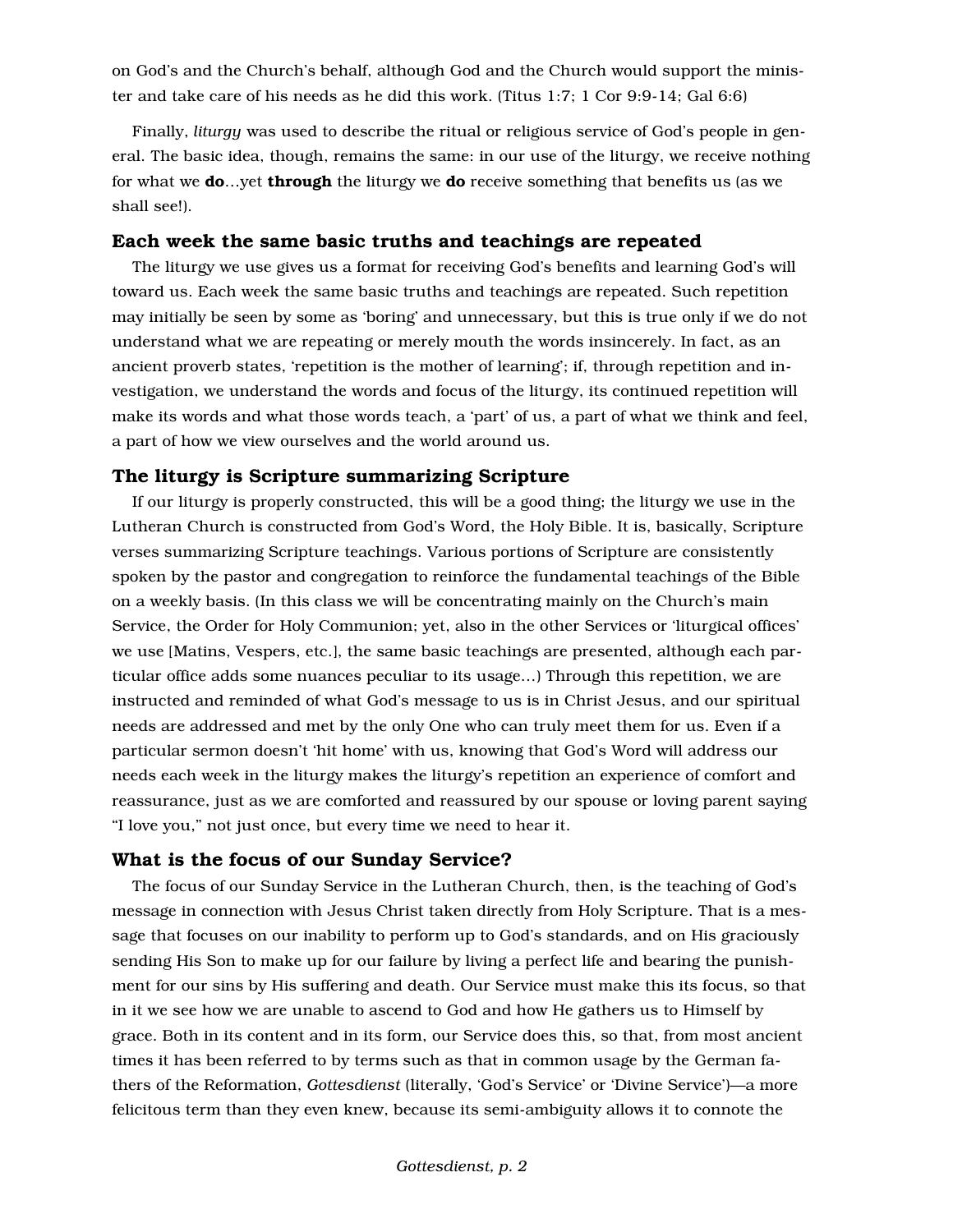true (and *correct*) emphasis of our liturgy: it is not so much a matter of *us* serving *God,* but of *God* serving *us.*

#### *God* Serves *Us?*

This is the great mystery of the Christian faith—that while we should be serving God as our Creator, Lord, and King, God desires to serve us. He does so because He knows that this is necessary for us; we, who are by nature sinful and unclean, are totally unable to please God, unable to serve Him. For this reason He sent forth His Son, as Jesus Himself said: "The Son of Man has not come to be served, but to serve, and to give His life as a ransom for many" (St. Mark 10:45). This, St. Paul writes, is the mystery of godliness (1 Tim. 3:16): He who is Lord came to serve us, to give us the life and salvation that we could never win because even the best of our works fall short of winning God's praise—indeed, as Isaiah writes, they are "as filthy rags" (64:6) before the holy God. As Jesus made clear when Peter objected to his Lord's attempt to wash his feet, we must be served by God or we will never be able to enter or remain in His Kingdom: "If I do not wash you," Jesus said, "then you have no part in Me" (St. John 13:8).

If we recognize that we need God's service, His gift of grace in Christ, we will surely realize that receiving this grace must be the focus of our life, our congregation, and, therefore, of our Sunday Service. It must be Gottesdienst, 'God serving us', or we can in no way have His salvation and in no way serve Him.

## A Spiritual Pilgrimage

The historic liturgy of the Lutheran Church is an acknowledgment of this fact: it is the reason that the Divine Service is so ordered that God Himself—through His Word in the service—leads us on a spiritual pilgrimage from the depths of our sin and despair to the glorious and blissful heights of His presence. Indeed, in the Service of Holy Communion we do not merely encounter 'God's grace' in some abstract way, but we encounter God Himself—actually come into contact with Him both spiritually and physically.

This fact poses an interesting question: What would you feel, or what would you do, if you knew that the Lord Himself were about to appear before you, that, body and soul, you would shortly be in the presence of the God who is not only 'Love', but 'Holiness', the Creator and Judge of all mankind?

The 'holy prophet' Isaiah, thus thrust into the Lord's holy presence, confessed: "I am a man of unclean lips…woe is me, for I am undone!" Yet, God did not destroy Isaiah for his uncleanness, but rather did what was necessary to prepare Isaiah to be in the Lord's presence. Touching Isaiah's lips with a coal from the Lord's altar, a messenger of the Lord told Isaiah that his lips were now clean and his sin was taken away. Now Isaiah could stand in God's presence, and could even proclaim the Lord's Word to the rest of his 'unclean' nation.

# Prepared for His Presence

We also need God to prepare us to come into His presence, and this is what the liturgy, week by week, is designed to do. In the Lord's Supper, we are brought into the presence of God, into direct contact with the very body and blood of God's Son, and—as Isaiah feared that contact can be for our ill as well as for our good. In 1 Corinthians 11, St. Paul relates